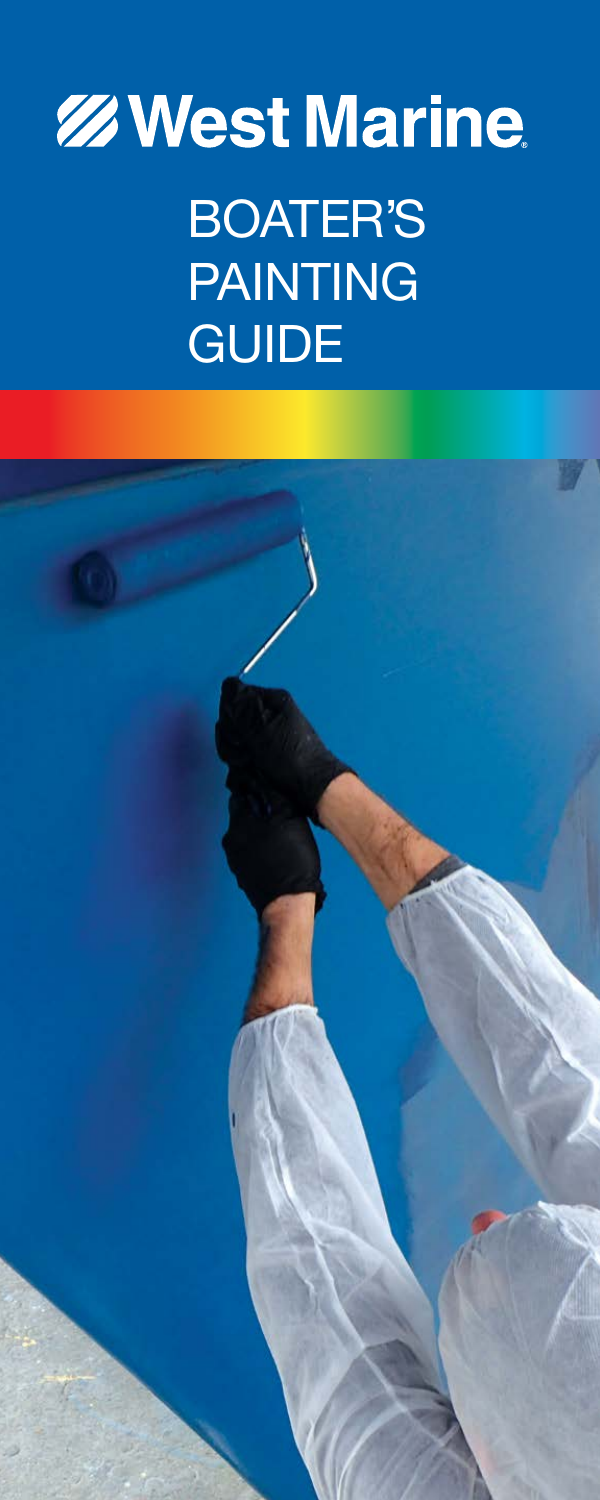### **Z** West Marine

#### Which West Marine bottom paint should I select?

#### CPP™ – The Economical Ablative



**CPP Ablative Antifouling offers** season-long antifouling protection with 35% less copper released into the environment. The "self-polishing" formulation wears away, releasing fresh biocides as the boat moves through the water, providing excellent protection with minimal paint build-up. Effective in salt or fresh water and compatible with most previously-painted surfaces in good condition. For best performance, one or two coats per season are recommended.



Use in waters where fouling conditions are: LIGHT TO MODERATE

#### BOTTOMSHIELD Easy Application and Clean-up Technology



#### Provides season-long protection for powerboats and sailboats.

Designed for easy application and clean-up and to provide a full season of antifouling protection, BottomShield Antifouling Paint uses the latest technology available to create a hybrid paint film strong enough to handle the tough marine environment without building up over time.

It offers the durability of a hard paint, but also self-polishes over time like a seasonal ablative. Soap and water clean-up, along with no strong solvent smell, yields a user-friendly application. BottomShield Easy Application and Clean-up Technology will not require sanding between coats, saving time and money. With lower VOC release, BottomShield is a good choice for marinas under restrictions.

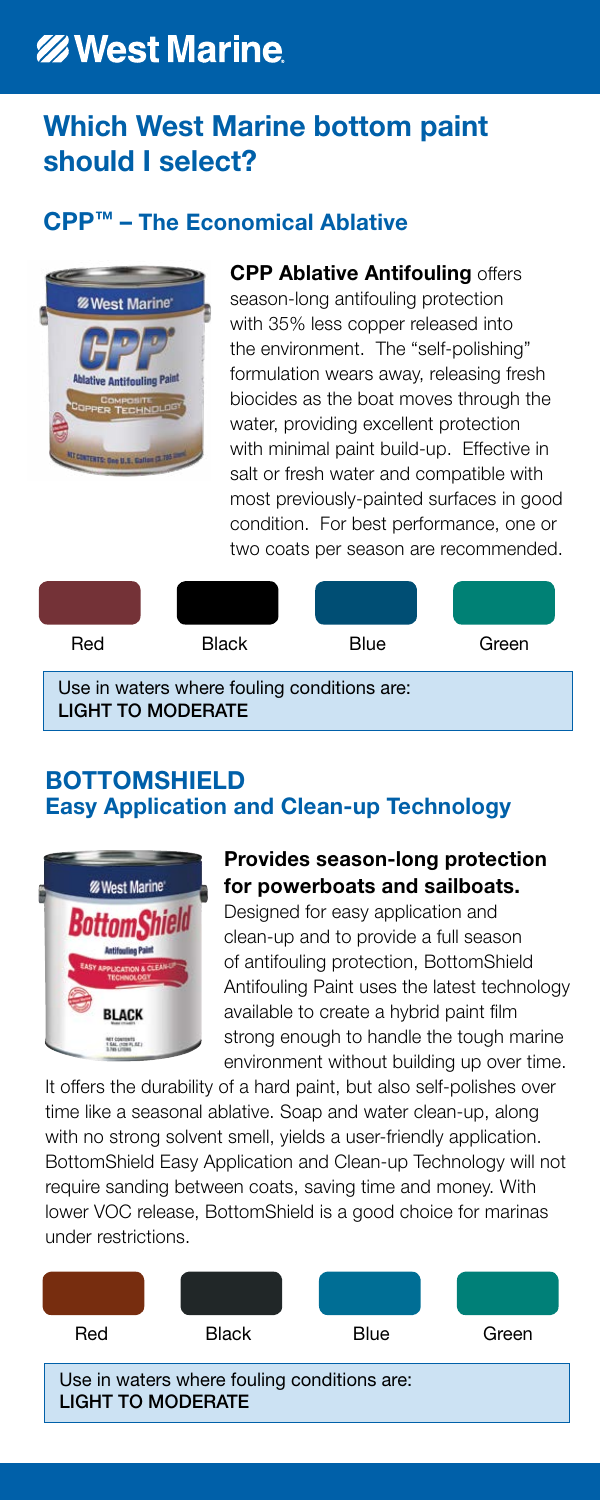#### PCA GOLD Premium Ablative Antifouling Paint



**PCA Gold** combines the slime-blocking power of copper with controlled copolymer antifouling paint technology to provide long lasting, full-strength defense against fouling organisms. PCA uses cuprous oxide to achieve complete protection against shell, weed and slime fouling. PCA offers multiseason protection without paint build-up.



#### FW-21 Slick Coat Racing Paint NOW WITH IRGAROL®



FW-21 Slick Coat Racing Paint is an ultra-thin, super-slick, low-friction film for boat bottoms. It is the ideal racing finish for fresh water or cold salt-water boats. FW-21 combines copper powder, Moly-Disulfide and PTFE to produce a super-slick paint film that reduces surface friction, allowing the hull to slide through the water. FW-21 is recommended for use on fiberglass, wood and properly-primed steel boats. It is easy to apply and dries in 15 minutes. Color changes upon immersion.



#### OUTDRIVE Antifouling Spray Paint



Antifouling OutDrive Spray Paint, with a zinc pyrithione biocide, is designed for use on underwater aluminum. Ideal for use in fresh, salt and brackish water. In general, antifouling paints containing cuprous oxide are not compatible with aluminum, due to galvanic corrosion caused by the reaction between dissimilar metals.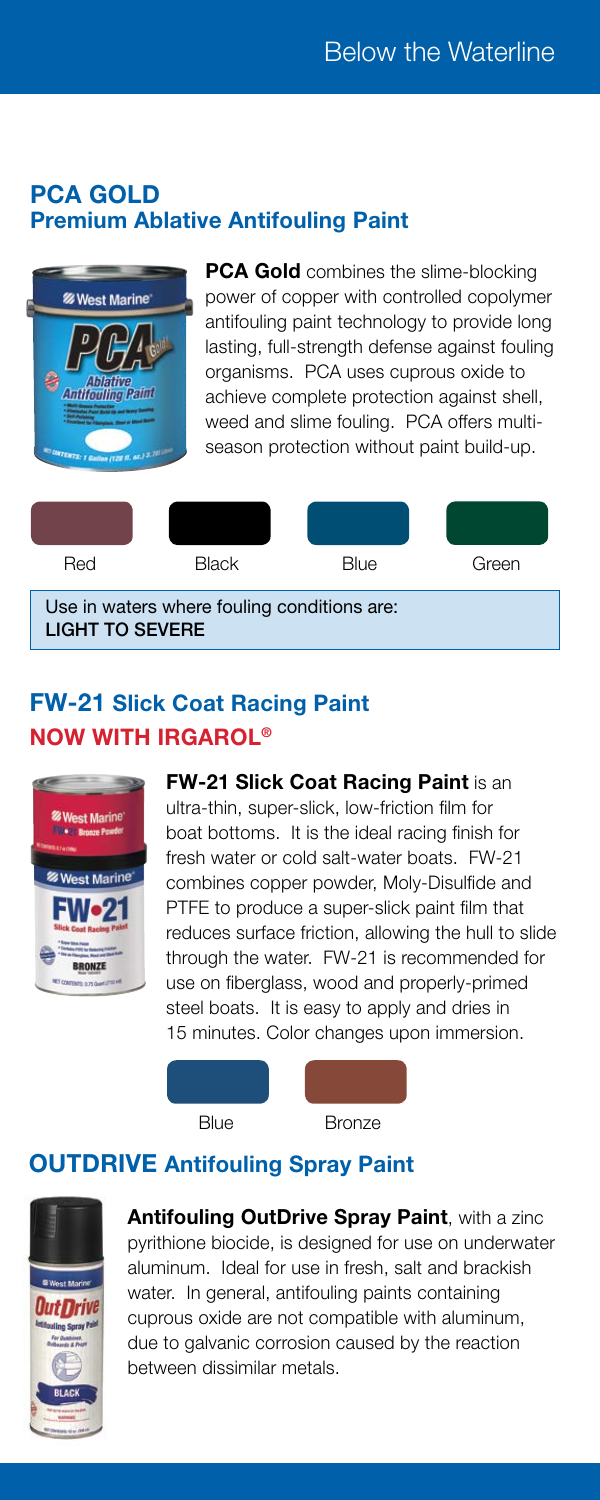#### How do I prepare the surface and apply the paint?

Always follow all product label instructions when painting your boat. Observe the following additional tips:

#### PREPARATION:

- 1. The longevity of your bottom paint job depends upon proper preparation. For new fiberglass hulls that have not been previously painted, you may want to apply an epoxy barrier coat. This will prevent the occurrence of osmotic blisters – a discussion of which is beyond the scope of this pamphlet. If you decide to forgo the barrier coat, first dewax the surface with Pettit 92 Bio-Blue Hull Surface Prep or Pettit D-95 Dewaxer. NOTE: Most new fiberglass hulls have residual mold release wax on them which prevents proper adhesion of bottom paint if not removed first. Next, sand the entire surface with 80 grit sandpaper. This will provide the "tooth" bottom paint needs to mechanically adhere to the surface. After sanding, remove residue and remaining contaminants by again wiping down with one of the solvents mentioned above. An alternative to sanding is to use Pettit 92 Bio-Blue Hull Surface Prep followed by 1 coat of Pettit Protect 4700/4701 for which mechanical sanding is forbidden.
- 2. Determine the compatibility of the new paint to the existing paint. If not compatible, completely remove the existing paint by mechanical sanding, chemical stripping or a combination of both. Old paint must also be removed to the original surface if cracked, loose, blistered or peeled or if there is a buildup or more than four coats. After removing the old paint, perform a final sanding with 80 grit sandpaper and remove sanding residue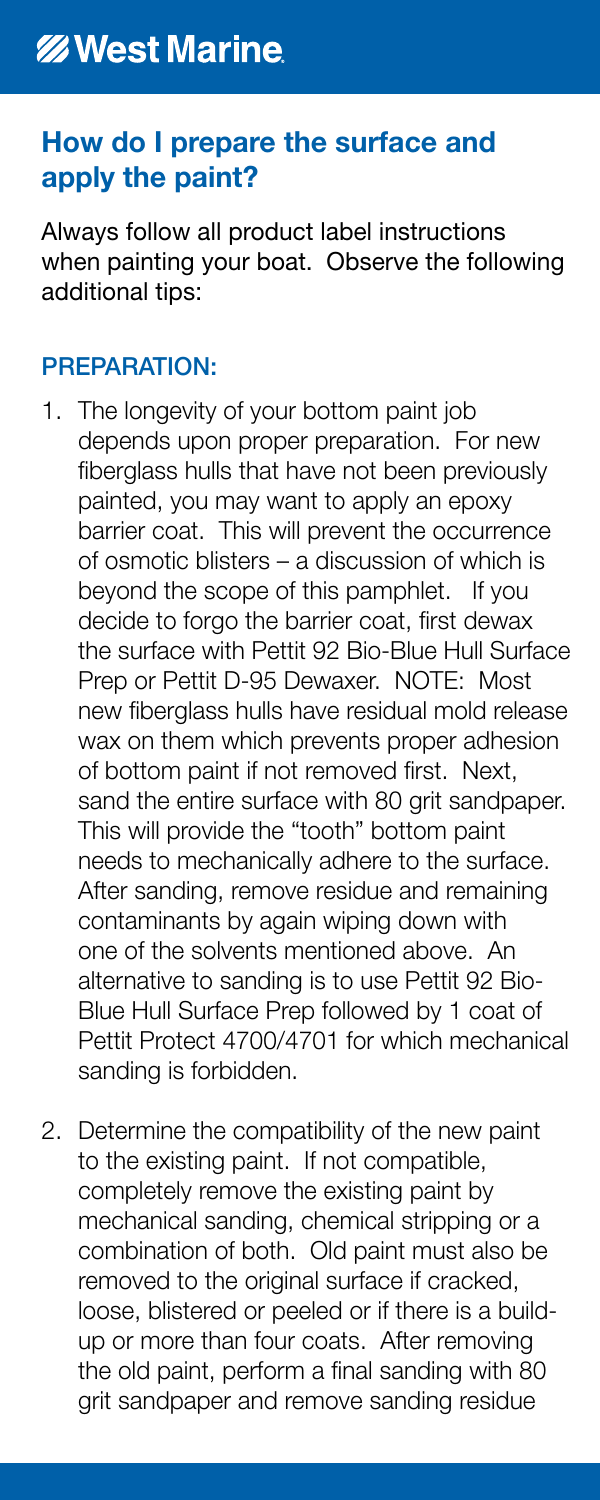using Pettit 120 Brushing Thinner. If the existing paint is stable and compatible with the new paint, sand the entire surface with 80 grit sandpaper and remove sanding residue with Pettit 120 Brushing Thinner again. NOTE: Sanding can be done wet or dry. When dry sanding, be sure to protect your respiratory system with, at the very least, a particulate respirator or such as 3M's 8210, N95 or 8511. Disposable coveralls, head sock, show covers and safety glasses are also recommended. Additional guidelines for the safe application of antifouling paint appear at the end of this pamphlet.

#### PAINTING TIPS

The following guidelines should be followed for best results with your West Marine paints:

- 1. Only paint when the right conditions are present. Temperature: 50-85ºF (10-30ºC). Humidity: Greater than 65% may slow drying. Do not paint in direct sunlight or high winds. Painting surface must be dry and free of all dust, oil, rust, contaminants and loose material.
- 2. Always mix paint thoroughly before applying and occasionally during application.
- 3. Apply by brush or roller. Spraying antifouling paint is for pros only.
- 4. West Marine paints are formulated to be ready to apply without thinning. However, due to weather or other conditions, thinning may be necessary. After thinning, the paint should easily brush out to a thin, very even coat.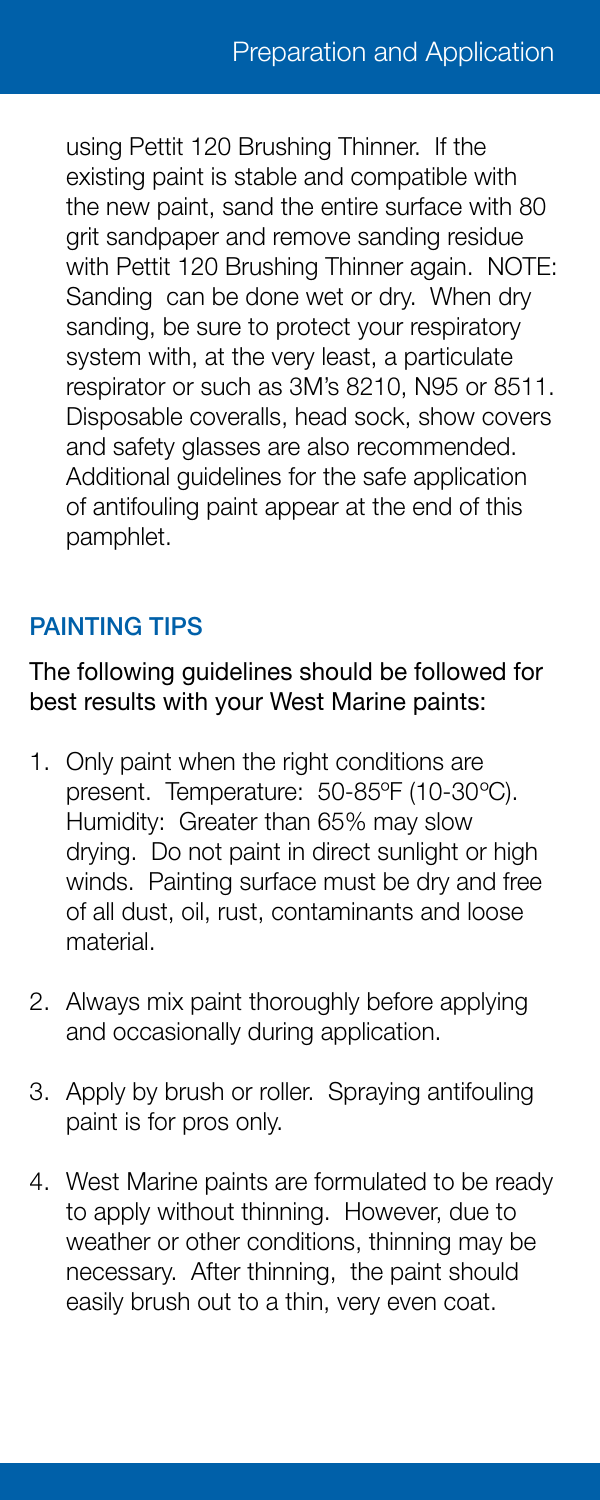#### BOTTOM PAINT APPLICATION

- 1. Prime new hulls or seasoned hulls stripped to gelcoat with a quality barrier coat such as Pettit Protect 4700/4701. If painting over old bottom paint, first check the compatibility of the new paint with the pre-existing old paint.
- 2. Apply bottom paint as recommended on product label. Do not try to stretch paint by applying too thinly, as this may result in premature antifouling failure due to inadequate thickness.
- 3. In areas of high turbulence such as the bow, rudder and leading edge of the keel, extra coats are advised.
- 4. For best results, always apply two coats of conventional antifouling paint. For CPP™ and PCA™, three coats of antifouling paint are recommended.
- 5. All West Marine bottom paints are formulated to cover approximately 400 square feet per gallon at the recommended thickness level. Refer to the chart on the previous page for estimating the amount of paint and thinner you may need for your job.
- 6. Launch boats painted with CPP™ and BottomShield™ no earlier than 24 hours and no later than 60 days after painting. For PCA Gold, the launch window is indefinite. Paint in good condition will reactivate upon relaunch.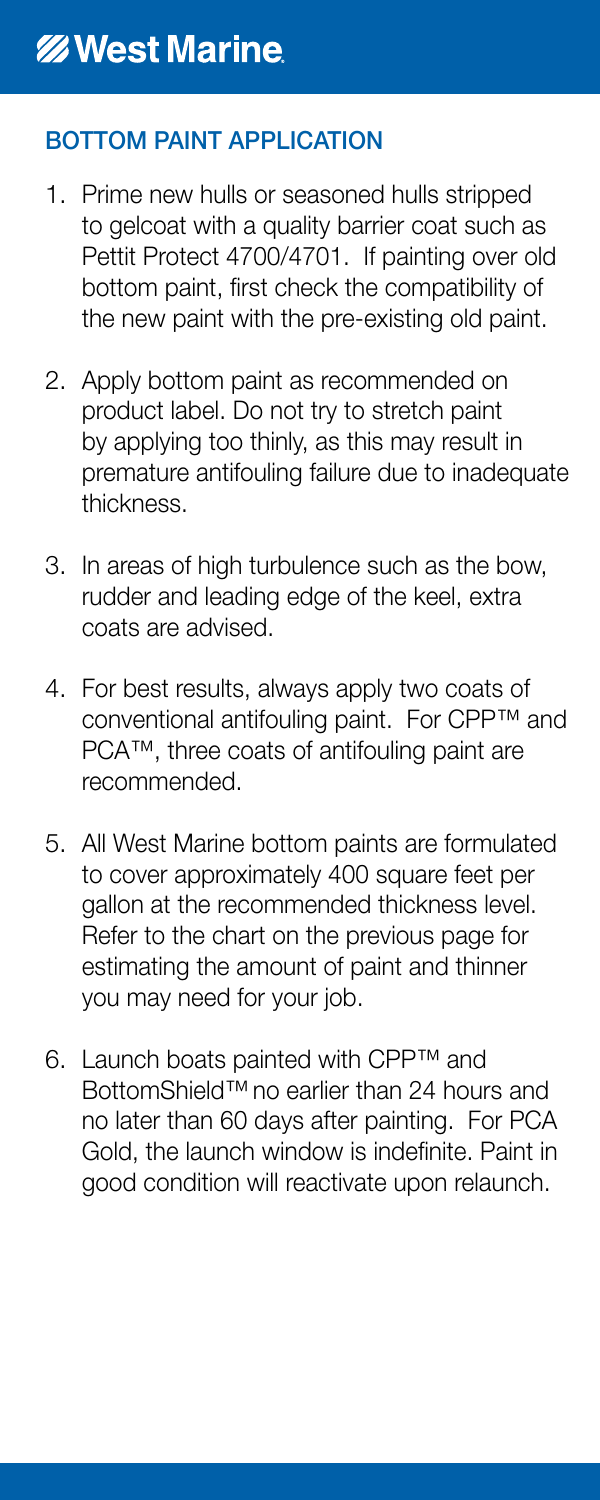#### NOTES:

| ۰ |
|---|
|   |
|   |
|   |
|   |
|   |
|   |
|   |
|   |